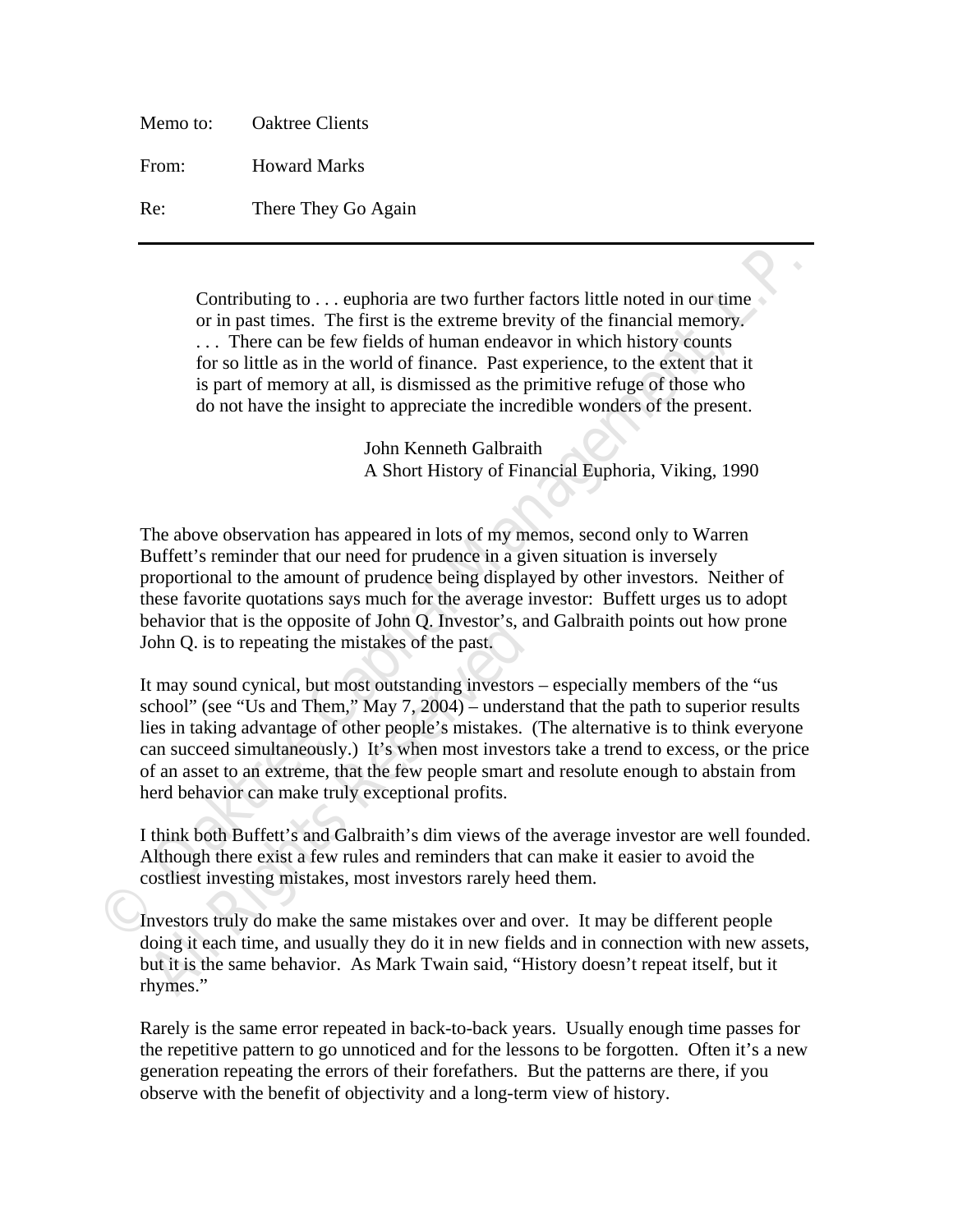**Why do the mistakes repeat?** That's a good question, but not much of a mystery. First, few investors have been around long enough to recognize reoccurrence of the errors of twenty or forty years ago. And second, the greed that argues for ignoring "the old rules" easily trumps caution; hope truly does spring eternal. That's especially true when the good times are rolling. The tendency to ignore the rules invariably reaches its apex in periods when following them has cost people money. It is thus, as Galbraith points out, that those who harp on the lessons of the past are dismissed as old fogies. What are some of the recurring mistakes investors make?

- It's Different This Time Trends in investing are carried to their greatest (and most punishing) extremes by the belief that something has changed – that rules that applied in the past have been rendered obsolete by new circumstances. (E.g., the traditional standards for reasonable valuations weren't applicable to shares in tech companies whose products were likely to change the world.)
- It Can't Miss The fact is, anything can miss. There's no asset so good or trend so strong that you can't lose money betting on it. No investment technique is guaranteed to deliver high returns or keep risk low. Smoothly functioning markets don't permit the combination of high return and low risk to persist – **good results bring in buyers who raise prices, lowering future returns and elevating risk**. It'll never be otherwise.
- proids where following them has cost propel momey. It is thus, as Galbraith points out,<br> **Capital Management (Alternative State State distinged and following the moment of the recurring mistakes investors make?<br>
<b>Capital M The Explanation Couldn't Be Simpler** – By this<br>investors' tendency to fall for stories that seem tri<br>workings of markets. The stage was set for some<br>platitudes that were easy to swallow – but too sim<br>wrong. These include • The Explanation Couldn't Be Simpler – By this I mean to poke some fun at investors' tendency to fall for stories that seem true on the surface but ignore the workings of markets. The stage was set for some of the greatest debacles by platitudes that were easy to swallow – but too simplistic and, in the end, just plain wrong. These include "For a company with good enough growth prospects, there's no such thing as too high a price" (1969 and 1999) and "Emerging markets are a sure thing because of the terrific potential for growth in per capita consumption" (1994).
	- **This Tree Will Grow to the Sky** The fact is, no trend will go on unabated forever. Most trends are limited by cycles, which are caused by people's reaction to developments. Buyers, sellers and competitors respond to trends, altering the current landscape and the future.
	- **The Positives of Today Will Still Be Positives Tomorrow** From time to time, some combination of optimism and greed convinces people that the favorable elements in the current environment – responsible for today's high asset prices – will stay that way. **But (a) things usually turn less rosy, and (b) even before they do, investors take prices to levels that are too high even for today's positives.**
	- **Past Returns Are a Good Guide to Future Returns** The greatest bubbles stem from the belief that high returns in the past foretell high returns in the future. The most successful investors – the longest-term survivors – believe in just the opposite: regression to the mean. The things that have appreciated the most will slow down (or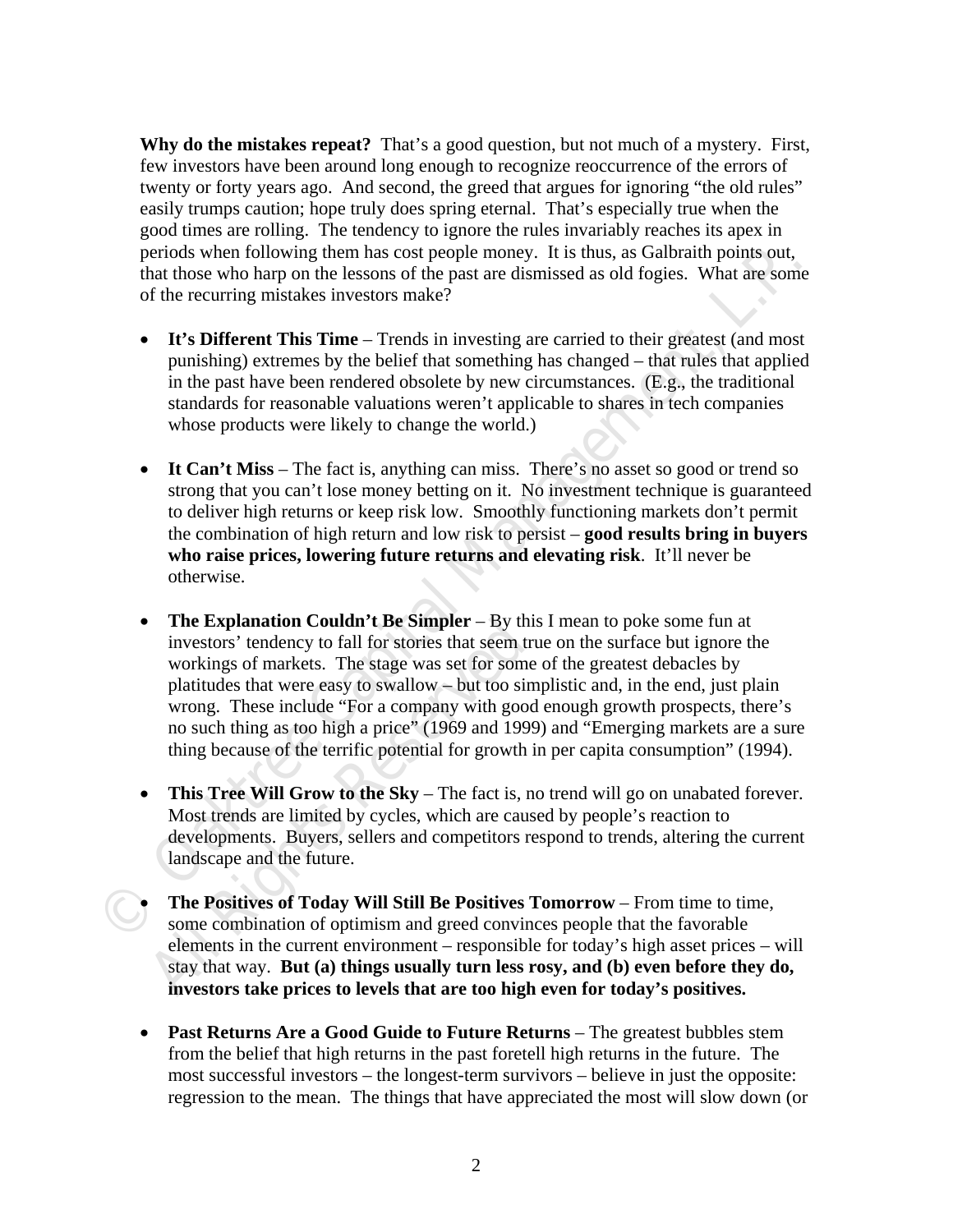decline), and those that lagged will catch up or move ahead. **Instead of being encouraged by months or years of price appreciation, investors should be forewarned**.

- **It'll Always Beat the Cost of Borrowing** Speculative behavior usually features the belief that assets will always appreciate faster than the rate of interest paid on money borrowed to buy them with. We saw a lot of this in the inflationary 1970s. But for the most part, **statements including the words "always" and "never" are usually a sign of trouble ahead**.
- **The Supply/Demand Picture Doesn't Matter The relationship between supply** and demand determines the price of everything. **The higher the demand relative to the supply, the higher the price for a given asset or strategy. And, the higher the price, the lower the prospective return (all else being equal). Why can't investors remember these two absolute rules?**
- **Higher Risk Means Higher Return** There are times, especially when the prospective returns on low-risk investments appear inadequate, when people reach for more return by going out further on the risk curve. They forget that riskier investments don't necessarily bring higher returns, just higher projected returns. Forgetting the difference can be fatal.
- **Anything's Better Than Cash** Because it entails the least risk, the prospective return on cash invariably is lower than all other investments. But that doesn't mean it's the least desirable. There are times when the valuations on other investments are so high that they entail too much risk.
- borrowed to buy them with. We suw a lot of this in the inflationary 1970s. But for<br>the most part, statements including the words "always" and "never" are usually a<br>sign of trouble ahead.<br>The Supply/Demand Picture Doesn't M return on cash invariably is lower than all other in<br>it's the least desirable. There are times when the<br>so high that they entail too much risk.<br>**It May Be Too Good to Be True, But I Don't V**<br>lots of times in my career when • It May Be Too Good to Be True, But I Don't Want to Miss Out – There've been lots of times in my career when people knew something was unlikely to keep working but jumped on the bandwagon anyway. Usually they did so because they thought there was a little bit more left in the trend, or because not being aboard – and watching from the sidelines while others got rich – had become too painful.
	- If It Stops Working, I'll Get Out When people invest despite obvious danger signs, they usually do so under the belief that they'll be able to get out when the market turns down. **They rarely ask how it is that they'll know to sell before others do, or to whom they'll sell if everyone else figures it out simultaneously**.

As I sit here in 2005, the picture seems "as plain as the nose on your face." Investors have found new darlings – real estate, private equity, hedge funds and crude oil – to replace the favorites of ancient history (that is 1999) – technology-media-telecom, biotech and venture capital funds. As I read articles about the new favorites, I find myself saying one thing over and over: **"There they go again."**

Is it really that hard to remember the events of six years ago? Or is it just so easy to overlook them for the sake of hoped-for profit? Whichever it is, I'm going to take some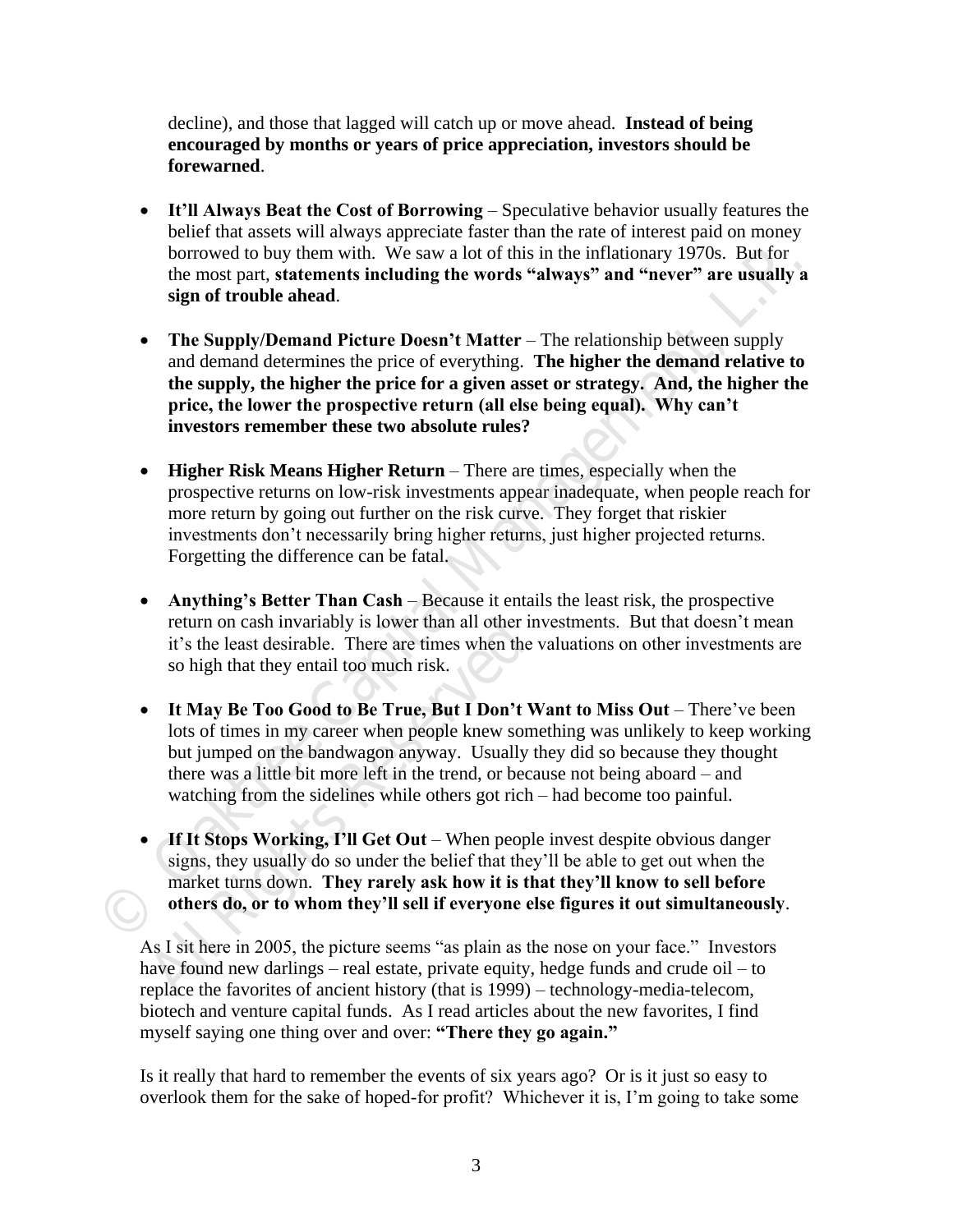time below to go through these areas and cite some rule violations I see occurring. (I'm not saying that these investment areas are without merit. It's just that I wince when I see uncritical analysis and unsupported conclusions.)

Let's take the example of **real estate.** Almost twenty years ago, real estate was the site of many classic mistakes, and lots of money lost. In the mid-1980s, institutional investors charged into real estate, under banners like "They're not making it any more" and "It's a good inflation hedge." What they missed was the fact that:

- while it's true that no one's making more land, there's a lot left to develop, and easy access to capital enables market-glutting buildings to be built on it,
- something's only an inflation hedge if bought at a fair price to start with, and
- unlike the 1970s, inflation wouldn't be an issue for the next twenty years, and thus inflation protection wasn't worth paying up for.

Tax reform in 1987 reduced the demand for tax shelter purposes, and the economic slowdown of the early 1990s turned real estate into a basket case. They still weren't making any more land, but that didn't help institutional investors avoid huge losses.

investors charged into creat estate, under banners like<sup>2</sup>They' re not making it any more<br> **Solution** The a good inflation hedge." What they missed was the fact that:<br> **CAPI THE THE THE WANAGE THE THE THE THE THE THE THE T** Today, real estate seems to be the site of investing error again – with no one harking back to the last time around. This is especially true in private homes, with individuals rather than professionals doing most of the "investing." They're lining up to buy houses (often before they're built) that they never expect to occupy, for holding periods too short to repay the transaction costs in the absence of substantial appreciation, and they're financing them with maximum floating-rate mortgages, minimum amortization and little or no money down.

On March 25, 2004, The New York Times compared attitudes toward home buying today and the "dot-com frenzy" of the late 1990s:

man protessionals doing most of the Investing. The<br>defore they're built) that they never expect to occupy<br>epay the transaction costs in the absence of substanti<br>inancing them with maximum floating-rate mortgage<br>or no money . . . perhaps the most troubling similarity, some analysts say, is the claim that the rules have somehow changed. In an echo of the blasé attitude that "new economy" investors took toward unprofitable companies, the growing ranks of real estate investors are buying houses they never expect to be able to rent at a profit. Instead, they think the prices of houses will just keep rising.

This paragraph points up a key error. In 1999, impassioned investors bought dot-com stocks, not to participate in the underlying companies' profit streams, but to sell them at higher prices. But what could be depended on to make their prices go higher, if not favorable trends in profits? In the same way, rational investors won't count on being able to sell a house at a profit because someone else will pay more for it, but rather because of an increase in its economic value (which usually can be seen in the obtainable rent).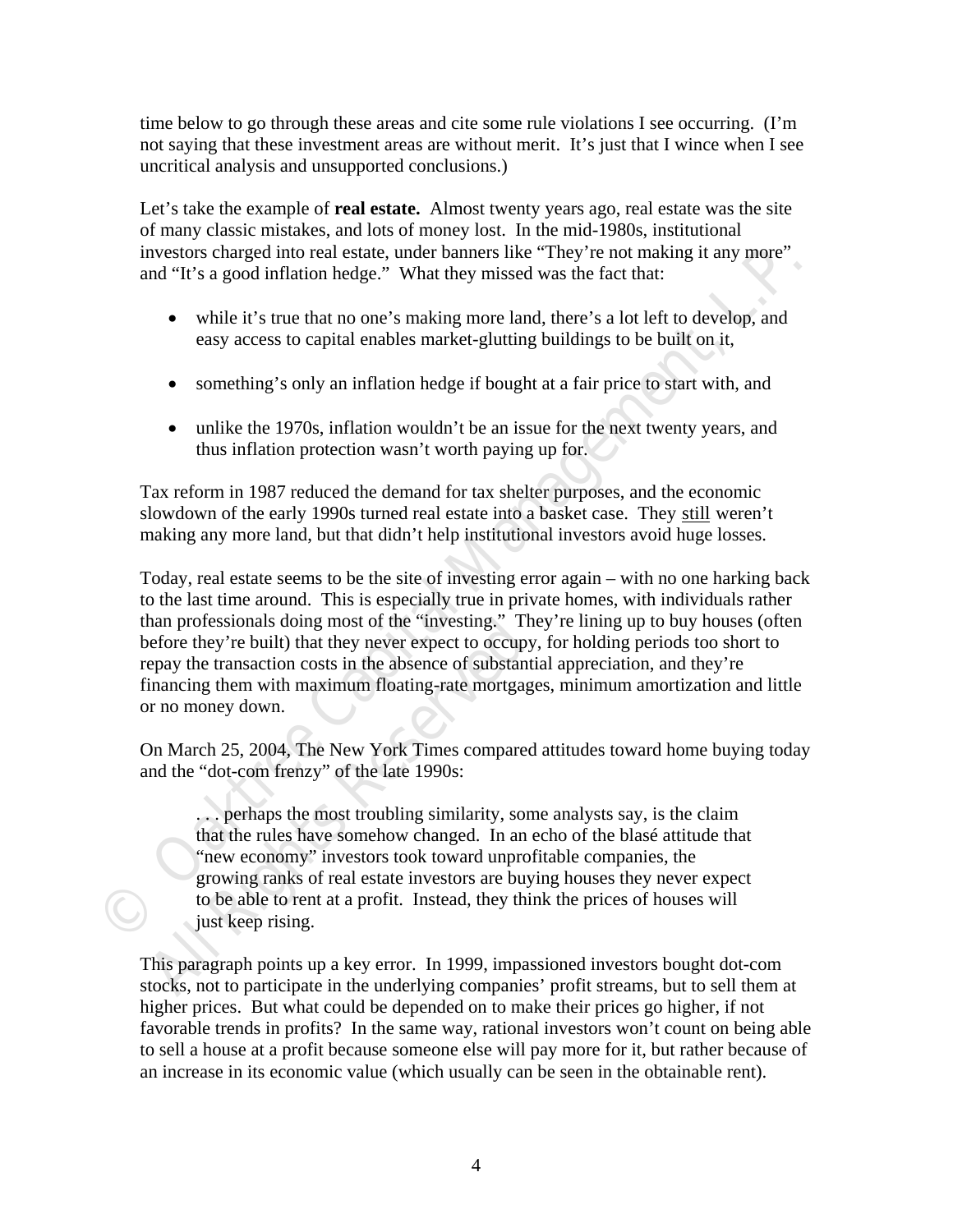In that vein, The Wall Street Journal of March 22 carried a story comparing the cost of buying and renting. A study of 21 markets by Torto Wheaton Research had found that rent on the average two-bedroom apartment was well below the mortgage payment on the median home. Now certainly the two may not be comparable, and the study ignored such factors as down payments, tax deductions, property taxes, maintenance costs and appreciation. But the most important observation is that, based on national averages, the relationship has changed substantially over the last four years: rent now averages 92% of mortgage payments, down from 102% in 2001.

relationship has change substantially over the last four years: rent now averages 92% of<br>mortgage payments, down from 102% in 2001.<br>This relative increase in mortgage payments indicates that today, home prices are based<br>on This relative increase in mortgage payments indicates that today, home prices are based on lower "cap rates." The capitalization rate on a piece of real estate is the yield implicit in the sale price. Thus a cap rate is analogous to the earnings yield on a stock, which in turn is the reciprocal of its p/e ratio. Bottom line: home prices have risen substantially relative to the underlying (or implicit) cash flows. According to another study, by M/PF YieldStar, the price of the average home rose 16.4% in 2003-4, while the average rent was flat. Certainly real estate valuation ratios are up.

Why are homebuyers paying these higher valuations? Here are some answers, in the form of statements quoted in the New York Times article cited above. How many of the investor errors enumerated on pages 2-3 do you see below?

It's driven by the same forces [as drove the dot-com stocks]: that investments can't go bad; that it has the potential to make you rich; that you'll regret it if you don't do it; that it looks expensive but really is not.

. . . a limited supply of land coupled with demand from baby boomers and foreigners [will] prolong the boom indefinitely.

I don't think prices are going to fall, and I don't think they're even going to be flat.

It really is a very hot real estate market, and I don't know how long it's going to continue. But in the short run, why not profit from it?

I look at this as a short-term investment and plan to unload it as soon as things look dangerous.

Figure 1.1 Fourth and the H, that it books<br>
... a limited supply of land coupled with dem<br>
foreigners [will] prolong the boom indefinitel<br>
I don't think prices are going to fall, and I dor<br>
to be flat.<br>
It really is a very I'd bet none of the people quoted above lost money in the last real estate cycle or learned the lessons of the past. **It's for that reason that they're prone to mistake the up-leg of yet another cycle for a new and permanent miracle. And so it goes**.

The commercial, retail and residential properties that professionals buy have escalated also – although not as crazily or with as much disregard for valuation. Nevertheless, cap rates are down in response to the general decline in interest rates, demanded returns and risk premiums. With returns on Treasury bonds at 4-5%, fully leased class "A" office buildings apparently look good at 6-7%.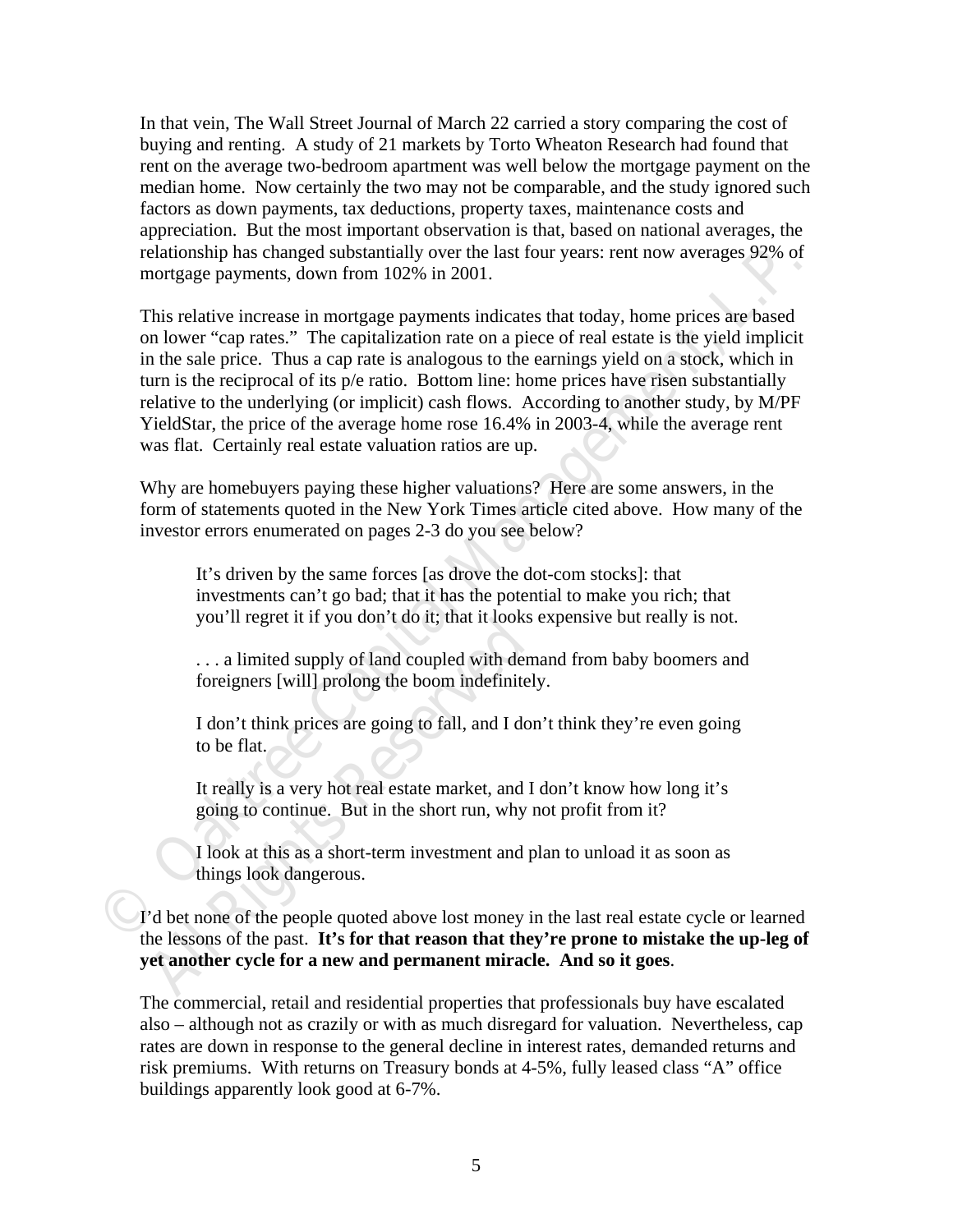As usual, James Grant supplies a trenchant analysis, this time in the April 25 issue of Forbes. His summary of what's going on in real estate highlights time-honored mistakes that are being repeated:

Markets look forward, except when they look backward. At this moment the real estate market is looking backward. . . .

Mistaking the past for the future, people are pouring money into houses, shopping centers, office buildings, hotels, anything with a front door and a roof. They are paying some of the fanciest prices on record.

Property bulls come in all sizes, shapes and net worths. "We are living with the greatest liquidity ever," an eminent REIT promoter was quoted as saying in March in the New York Sun. "We're not going to have a crash in the real estate market, there is too much liquidity."

the real estate market is looking backward....<br>
Mistaking the past for the future, people are pouring money into houses,<br>
shopping centers, office buildings, hotels, anything with a front door and a<br>
roof. They are paying Liquidity is a term of art. It means lots of money. It can also mean – and, in 2005, does mean – "low interest rates," "E-Z financing terms," "low dollar exchange rate" and "value investors go away." In an evident state of liquidity-induced euphoria, a Miami Realtor recently proclaimed to The New York Times, "South Florida is working off a totally new economic model than any of us has ever experienced in the past."

Not true. The "South Florida economic mode<br>An excess of dollars leads to a drop in interest<br>interest rates to a rise in real estate prices. An<br>new building.<br>Only later does the same surplus of dollars ca<br>rate. This leads t Not true. The "South Florida economic model" is the oldest in the book. An excess of dollars leads to a drop in interest rates. And a drop in interest rates to a rise in real estate prices. And a rise in prices to massive new building.

Only later does the same surplus of dollars cause a rise in the inflation rate. This leads to a rise in interest rates. And to a drop in real estate prices, with the market now oversupplied by all that new building.

In other words, we see some instances where investors in real estate are:

- failing to recognize the transitory nature of the factors supporting prices,
- taking comfort from rising prices while they should be alarmed,
- overlooking the lessons of history, and
- declaring "it's different this time."

As Grant points out, "over the last ten years, bricks and mortar had a cash on cash return averaging 3.3 percentage points above the yield on the ten-year Treasury note. . . . Today, the yield is just 1 percentage point more than that not-very-high number (the tenyear is quoted at 4.5%)." In other words, properties used to provide a solid 3.3% spread over perhaps 6% on the ten-year, for a total return approaching 10%. Now there's a narrow 1% spread over a low base rate . . . for a total current return of 5.5%. The bottom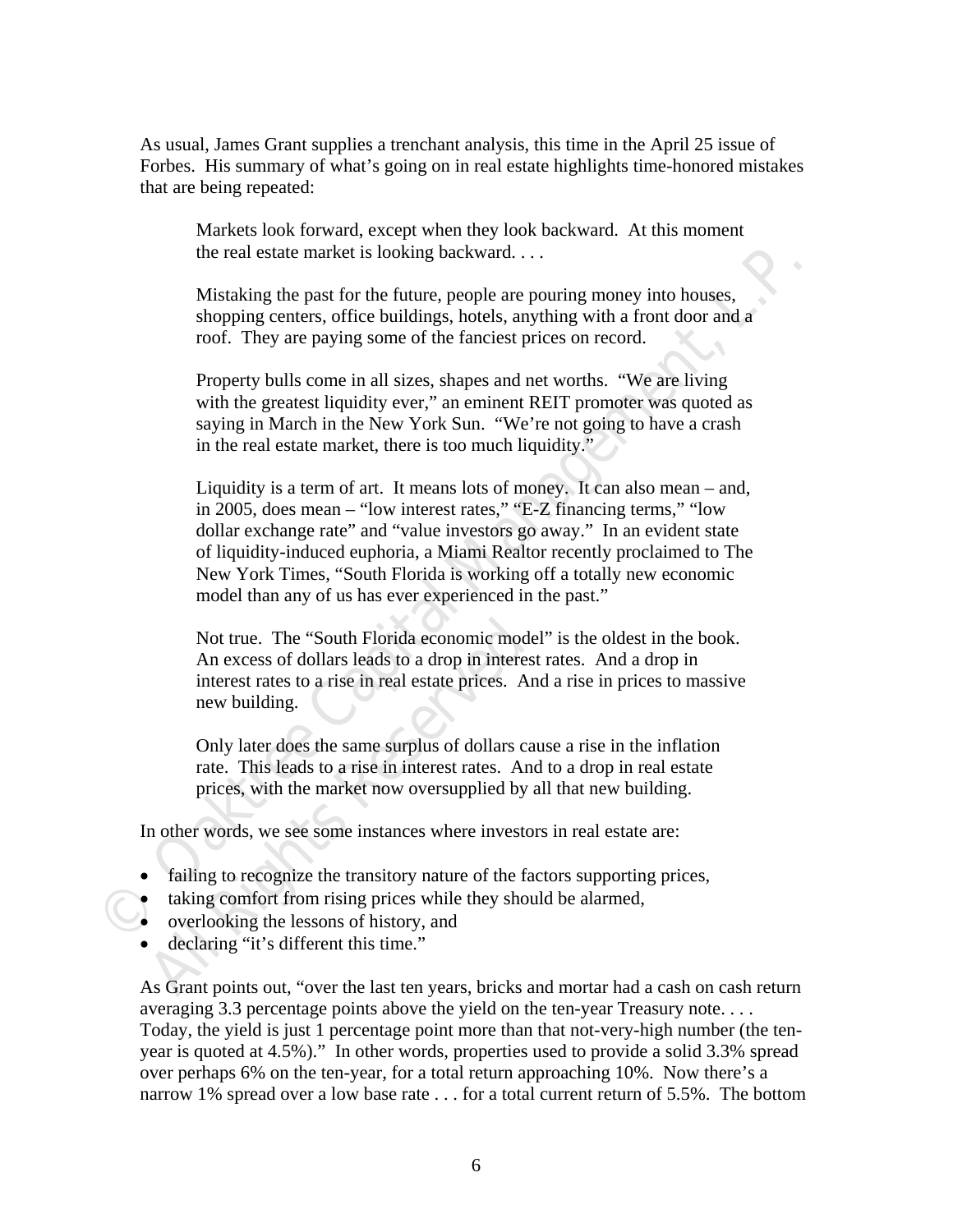line is that investors in real estate today have to stress value consciousness and selectivity.

It's not my intention here to pick on real estate in particular or to suggest that it's worse than other markets. It's just that the articles being written about it provide such good examples of some investors' error-proneness.

As I wrote in October, I think we're seeing much of the same in **hedge funds**. Investors<br>here are ignoring price also - this time not relating to the underlying assets, but to find<br>managers' services. Out of frustration wi As I wrote in October, I think we're seeing much of the same in **hedge funds**. Investors here are ignoring price also – this time not relating to the underlying assets, but to fund managers' services. Out of frustration with public, long-only equities (based with the usual hindsight on the 2000-02 debacle), they're looking for the silver bullet in "alpha managers" and "absolute return strategies." And they're suspending disbelief – just like they do at the movies – to accept that it's possible each year to find thousands of new above-average managers who are capable of piloting thousands of new hedge funds to high returns with low risk in increasingly competitive markets.

In recent weeks, **private equity** has shown up as the belle of the ball. Managers who startled the world with \$3-6 billion funds a few years ago are pursuing \$8-10 billion this time with good success. They're able to get it because of recent performance swollen by generous capital market conditions, aided by the assertion that few funds will be big enough to compete for the mega-deals. I don't say these arguments are invalid, but I wonder if investors are worrying enough about some potentially troubling factors:

- $\bullet$  the fact that the funds' managers are targeting their lowest returns ever even though few of their past funds may have achieved their targets,
- $\bullet$  the impact on the market for companies of five new funds with \$50 billion to spend and the possibly underrated likelihood that additional managers will crowd into the "mega" space (I still hold that when the best are closed, the rest will be funded), and
- the effect on the managers themselves of \$100-plus million per year in nonperformance-based fees.

In the ract that the runds managers are targeting the<br>few of their past funds may have achieved their ta<br>the impact on the market for companies of five ne<br>and the possibly underrated likelihood that addition<br>"mega" space ( Lastly, the recent price surge has made **crude oil** fertile ground for simplistic platitudes and the resulting investor error. Not only aren't they making any more, but our consumption increases every day; rapid growth in China and India implies massive further increases in demand; and much of the supply is in unreliable hands. None of these factors can be disputed. The key question is, "What do they make oil worth?"

I think it's important to note that, unlike cash flow-positive companies and profitproducing companies, it's hard to state the intrinsic value of a commodity or currency. Are you persuaded by the arguments above? Sure you are – I am, too. Do they make oil a buy today, at \$51 a barrel? Certainly. But weren't they just as true a month ago, when oil hit \$58? Didn't they make it a buy then, too? Just as with gold and the Euro, it's hard to say what the right price is to reflect a given set of fundamentals, and whether the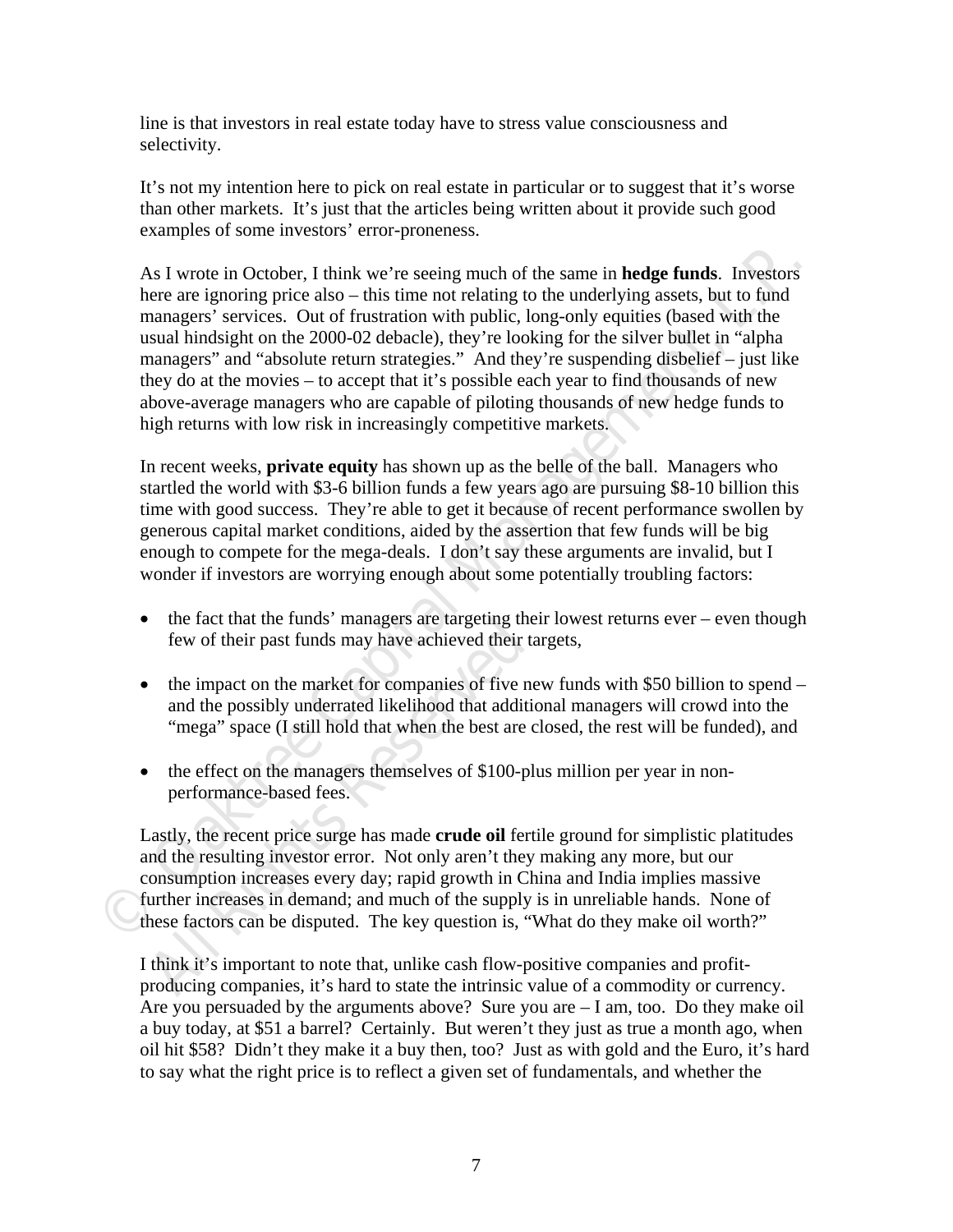market price is too high or too low. This inability allows prices to fluctuate much more than fundamentals, and makes profitable investment in these things challenging.

\* \* \*

Lately I've been speaking a lot from my last general memo, "Risk and Return Today" (October 27, 2004). In it I expressed my view that (1) the Capital Market Line today is "low and flat," meaning prospective returns in almost all markets are among the lowest we've ever seen, and risk premiums the narrowest, and (2) if prospective returns should rise, it'll likely happen through price declines. Nobody yet has said they disagree with these statements, and I don't think they're just being polite.

But the hard question is, "What can we do about it?"

- Lately I've been speaking a lot from my last general memo. "Risk and Return Today"<br>
(October 27, 2004). In it I expressed my view that (1) the Capital Market Line today<br>
"iow and flat," meaning prospective returns in almo • Invest as if it's not true. The trouble with this is that "wishing won't make it so." Simply put, it doesn't make sense to expect traditional returns when elevated asset prices suggest they're not available. I was pleased to get a letter from Peter Bernstein in response to my memo, in which he said something wonderful: "The market's not a very accommodating machine; it won't provide high returns just because you need them."
	- Invest anyway accepting relative returns (and the possibility of capital losses.)
	- Invest anyway accepting relative returns (and the linear timest anyway ignoring short-run risk and focus irrational, especially if you accept the notion that allocation are difficult. But before taking this pat commitm • Invest anyway – ignoring short-run risk and focusing on the long run. This isn't irrational, especially if you accept the notion that market timing and tactical asset allocation are difficult. But before taking this path, I'd suggest that you get a commitment from your investment committee or other constituents that they'll ignore short-term losses.
	- Hold cash but that's tough for people who need to meet an actuarial assumption or spending rate; who want their money to be "fully employed" at all times; or who'll be uncomfortable (or lose their jobs) if they have to watch for long as others make money they don't.
	- Concentrate your investments in "special niches and special people," as I've been droning on about for the last couple of years. But that gets harder as the size of your portfolio grows. And identifying managers with truly superior talent, discipline and staying power certainly isn't easy.

The truth is, there's no easy answer for investors faced with skimpy prospective returns and risk premiums. But there is one course of action – one classic mistake – that I most strongly feel is wrong: **reaching for return**.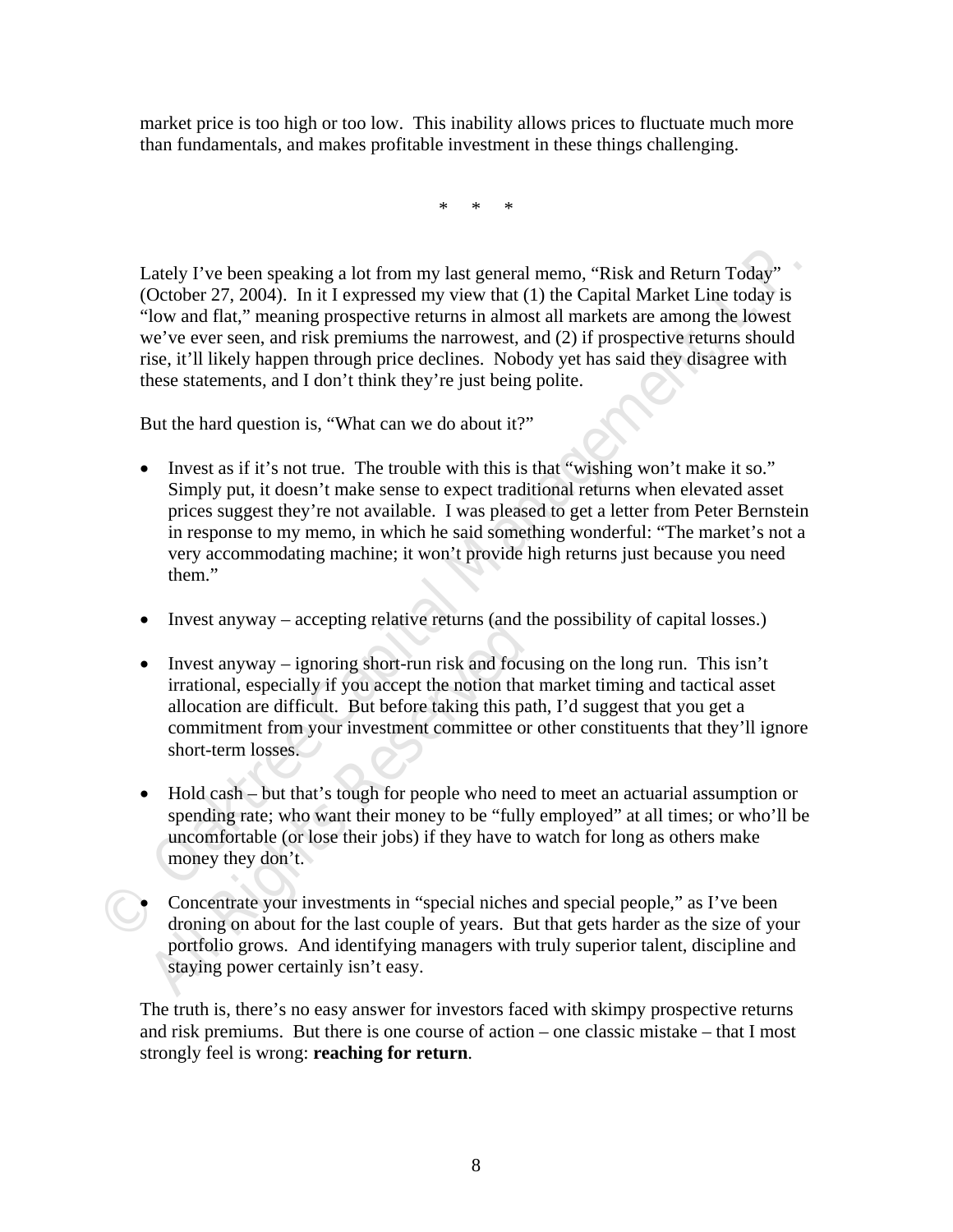Given today's paucity of prospective return at the low-risk end of the spectrum and the solutions being ballyhooed at the high-risk end, many investors are moving capital to riskier (or at least less traditional) investments. But (a) they're making those riskier investments just when the prospective returns on those investments are the lowest they've ever been; (b) they're accepting return increments for stepping up in risk that are as slim as they've ever been; and (c) they're signing up today for things they turned down (or did less of) in the past, when the prospective returns were much higher. This may be exactly the wrong time to add to risk in pursuit of more return. You want to take risk when others are fleeing from it, not when they're competing with you to do so.

"If you can't get the return you need from safe investments, make risky investments." When put that way, it doesn't make much sense. In fact, it reminds me of my father's joke about the inveterate gambler who said, "I hope I break even, because I need the money."

**Example 11** the past, when the prospective returns were much higher. This may be exactly the wrong time to add to risk in pursuit of none return. You want to take risk when<br>
orbers are fleeing from it, not when they're co If you look back at the recurring mistakes listed at the beginning of this memo, you'll see some common threads. They all express wishful thinking, an inevitable part of human nature. They stem from an excessive proclivity to believe the positives – and disregard the negatives – prompted by the desire to make money.

\* \* \*

The key ingredients in being able to avoid these mistakes should be pillars in everyone's investment approach:

- awareness of history,
- belief in cycles rather than unabated, unidirectional trends,
- skepticism regarding the free lunch, and
- insistence on low purchase prices that provide lots of room for error.

The key ingredients in being able to avoid these mist<br>
Investment approach:<br> **All All Rights All Rights All Rights All Rights Reserved**<br> **All All Rights Respective Constrained All Rights Respective**<br> **All All Rights Respec** Adherence to these things – all parts of the canon of defensive investing – invariably will cause you to miss the most exciting part of bull markets, when trends reach irrational extremes and prices go from fair to excessive. **But they'll also make you a long-term survivor. I can't help thinking that's a prerequisite for investment success.** 

May 6, 2005